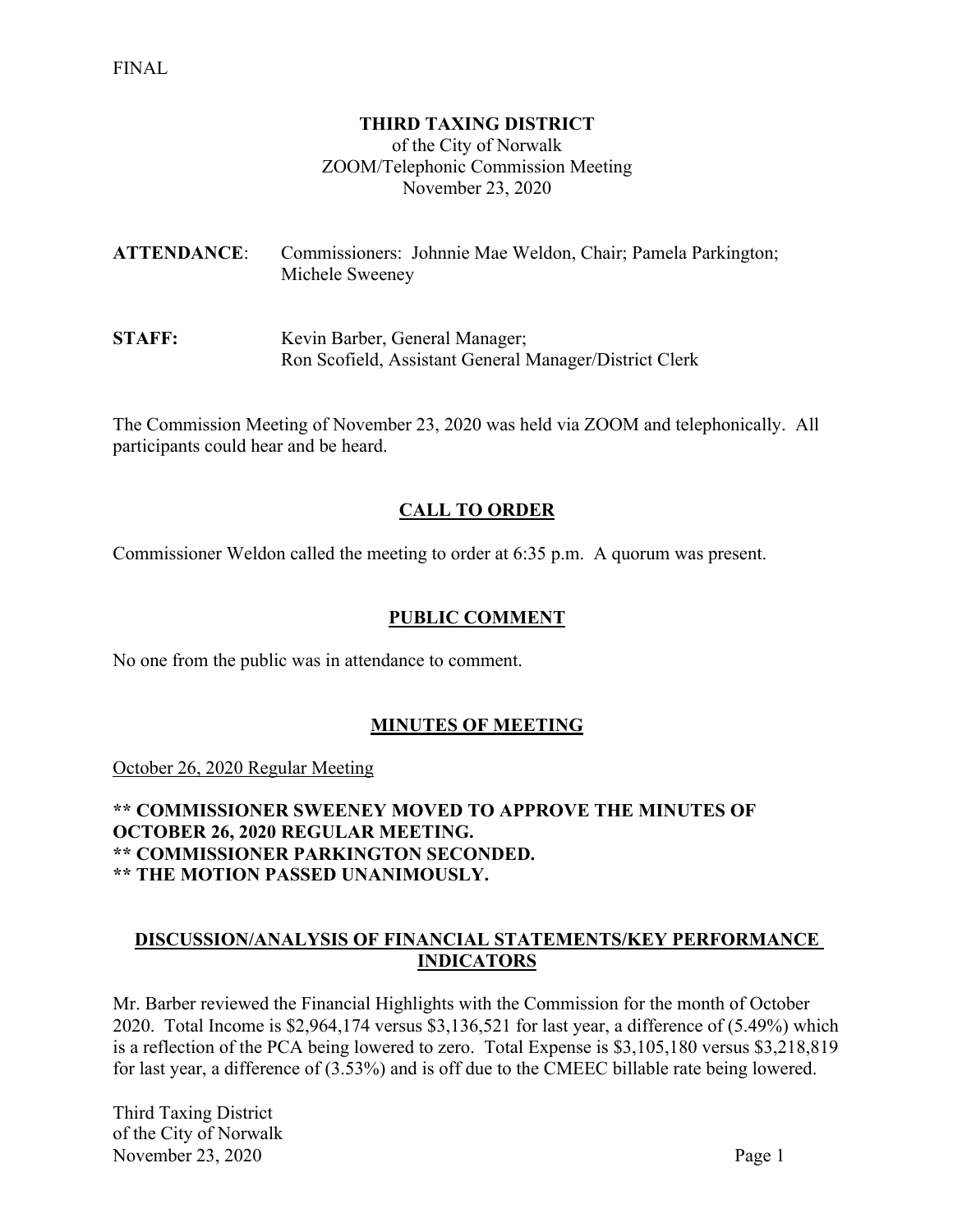## FINAL

Net Income before Rate Stabilization is \$56,466 versus (\$29,330) from last year or a difference of 293%. Net Income after Rate Stabilization is \$20,766 versus \$36,422 for last year, a difference of (43%).

Total cash balance on hand is \$6,995,488. Of this, the Capital Improvement Fund is \$2,456,630. Current outstanding principal balance with CMEEC is \$3,224,037. Current Fiscal Year Capital additions to date is \$84,142.

Mr. Barber reviewed the P&L for the Electric Department. At this time, the company is ahead of budget by \$52,000. For year-to-date, the company is behind budget \$249,000. The residential sales are up approximately 25% for the month. Commercial sales for the year are still under budget mostly due to the pandemic. Purchased Power is a little bit lower than budgeted for the period and almost on-target for the year.

The P&L for the District is in good shape. Budgets for Parks, East Norwalk Cemetery, and East Norwalk Improvement Association Library appear to be over-budget, but will even out over time, as the costs were incurred in the early part of the fiscal year. Christmas Tree Lighting overages are due to the donations for the toy and food drive being paid out earlier in the fiscal year.

KPI's: Mr. Barber reviewed the KPI's with the Commission and they remain consistent with the industry average. He did point out that #3 Outstanding Receivables (greater than 90 days) is at \$57,687 which is a small increase over last month. This is directly related to the COVID-19 pandemic. He and Mr. Scofield continue to monitor the situation.

RSF: The current balance of the RSF (Rate Stabilization Fund) is \$4,113,237. During the October meeting, Mr. Barber had reported that the RSF was heading in a downward trend. He stated that for the month of November the new forecast was received from CMEEC for the next five years and some of the cost of purchase power was forecasted to go down again. At the end of the projected five-year period, the balance is expected to be over \$4.3 million.

The explanation for the change which amounted to almost \$1.5 million swing over five years, is a reduction in our forecast peak contribution. TTD's contribution to the coincident CMEEC transmission peak has been reduced. TTD's peak is lower than what was forecasted on the CMEEC peak. TTD is receiving savings with the reforecasting of the transmission peak.

# **COVID-19 UPDATE**

Mr. Barber reported that no new changes have been made inside the office. The lobby is open with a limit of two customers at a time and masks must be worn by all customers/visitors that enter the building.

Mr. Barber told the Commission that the receivables are appearing to be a bit better. The current aging group has gotten better from the previous month including the number of accounts. TTD

Third Taxing District of the City of Norwalk November 23, 2020 Page 2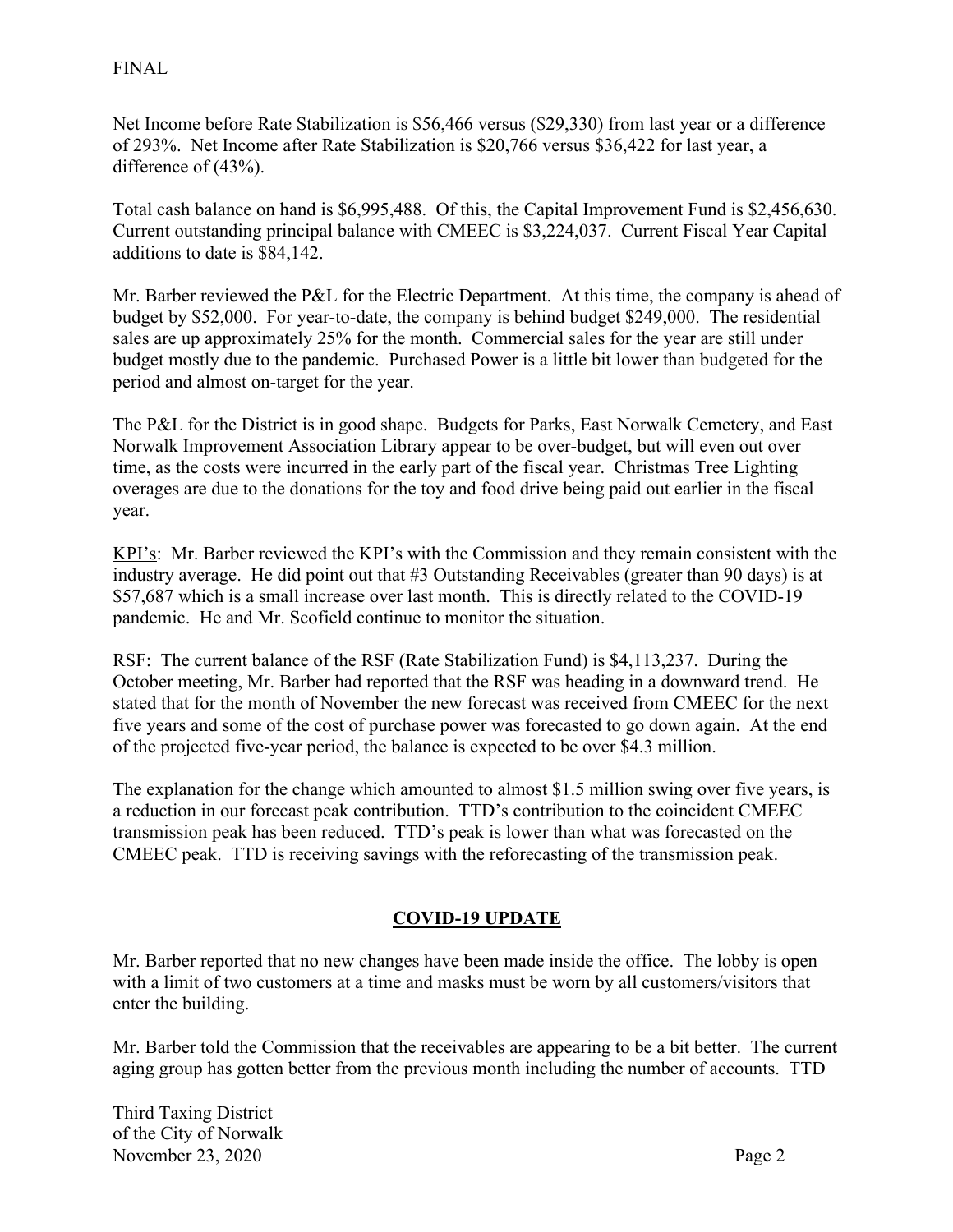## FINAL

is continuing to track the receivables in order to determine how TTD and the customers are doing with payments. The greater than 90-day balance is increasing, but is being monitored, but certainly not out of control.

## **GENERAL MANAGER'S REPORT**

#### Walk Bridge Meeting

Mr. Scofield informed the Commission that he received an email from Diane Cece asking if Third Taxing District would please publicize the upcoming virtual meeting for the Walk Bridge Program which will be held on Thursday, December 10, 2020 from 6:00 to 7:00 p.m. Mr. Scofield assured Ms. Cece that Third Taxing District would be happy to assist and will place flyers in the lobby, put the information on the website and send out an email blast to its customers prior to the meeting.

## **EXECUTIVE SESSION**

Collective Bargaining Issue – Health Insurance Renewal

#### **\*\* COMMISSIONER PARKINGTON MOVED TO ENTER INTO EXECUTIVE SESSION TO DISCUSS COLLECTIVE BARGAINING ISSUE – HEALTH INSURANCE RENEWAL. \*\* COMMISSIONER SWEENEY SECONDED. \*\* THE MOTION PASSED UNANIMOUSLY.**

The Commissioners, Treasurer, and Messrs. Barber and Scofield entered into Executive Session at 7:03 P.M.

The Commissioners, Treasurer, and Messrs. Barber and Scofield returned to public session at 7:25 p.m.

## **\*\* COMMISSIONER PARKINGTON MOVED TO APPROVE THE RECOMMENDATION OF THE GENERAL MANAGER, KEVIN BARBER, TO RENEW THE EMPLOYEE HEALTH INSURANCE WITH THE ANTHEM SILVER PATHWAY CT PPO WITH HSA HIGH DEDUCTIBLE HEALTH PLAN. \*\* COMMISSIONER SWEENEY SECONDED. \*\* THE MOTION PASSED UNANIMOUSLY.**